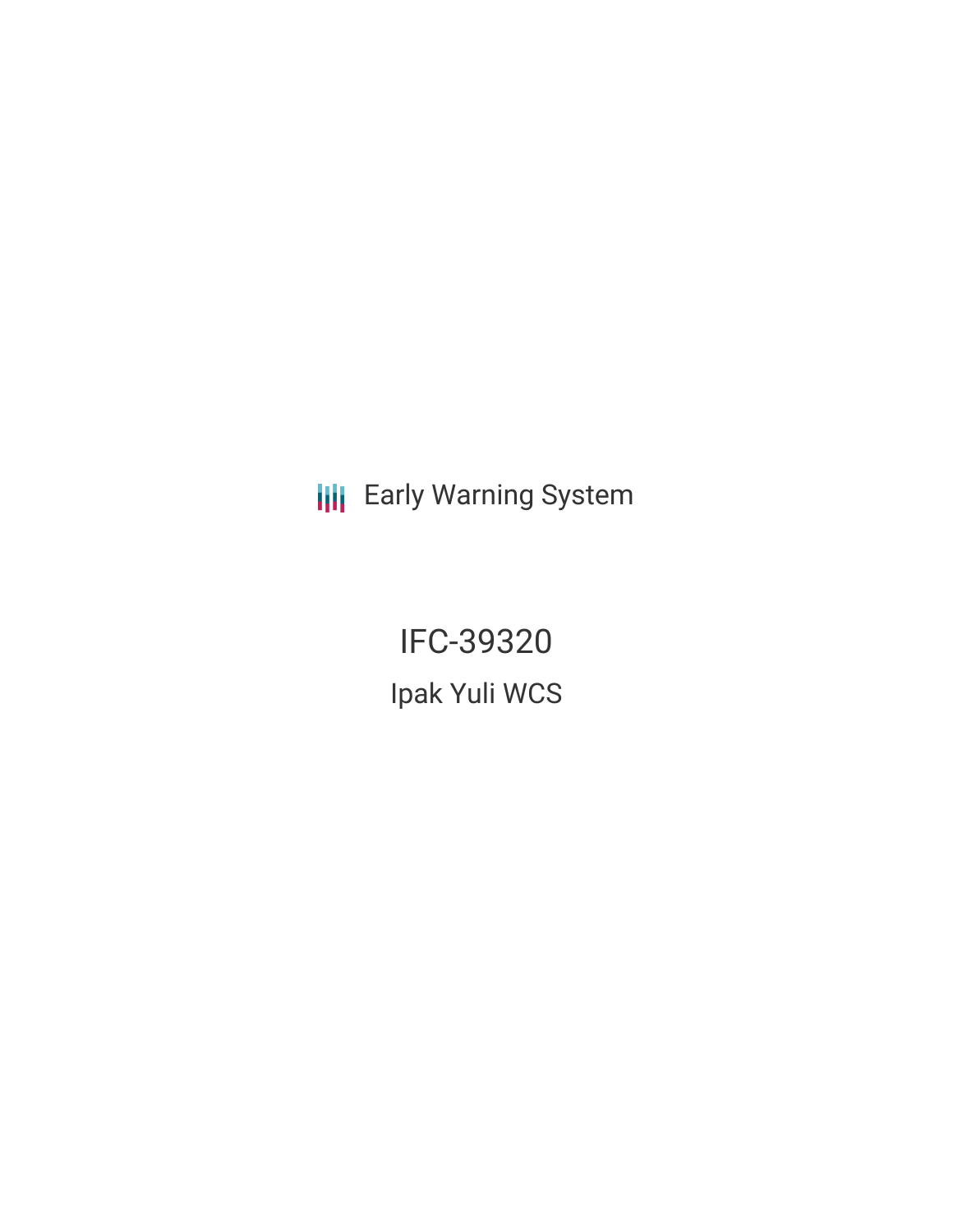

#### **Quick Facts**

| <b>Countries</b>               | Uzbekistan                                                                                     |
|--------------------------------|------------------------------------------------------------------------------------------------|
| <b>Financial Institutions</b>  | International Finance Corporation (IFC)                                                        |
| <b>Status</b>                  | Approved                                                                                       |
| <b>Bank Risk Rating</b>        | FI                                                                                             |
| <b>Voting Date</b>             | 2018-10-23                                                                                     |
| <b>Borrower</b>                | <b>IPAK YULI BANK JSIB</b>                                                                     |
| <b>Sectors</b>                 | Agriculture and Forestry, Communications, Construction, Finance, Industry and Trade, Transport |
| <b>Ring Fence</b>              | Small & Medium Enterprises                                                                     |
| <b>Investment Type(s)</b>      | Guarantee, Loan                                                                                |
| <b>Investment Amount (USD)</b> | $$17.00$ million                                                                               |
| <b>Loan Amount (USD)</b>       | $$15.00$ million                                                                               |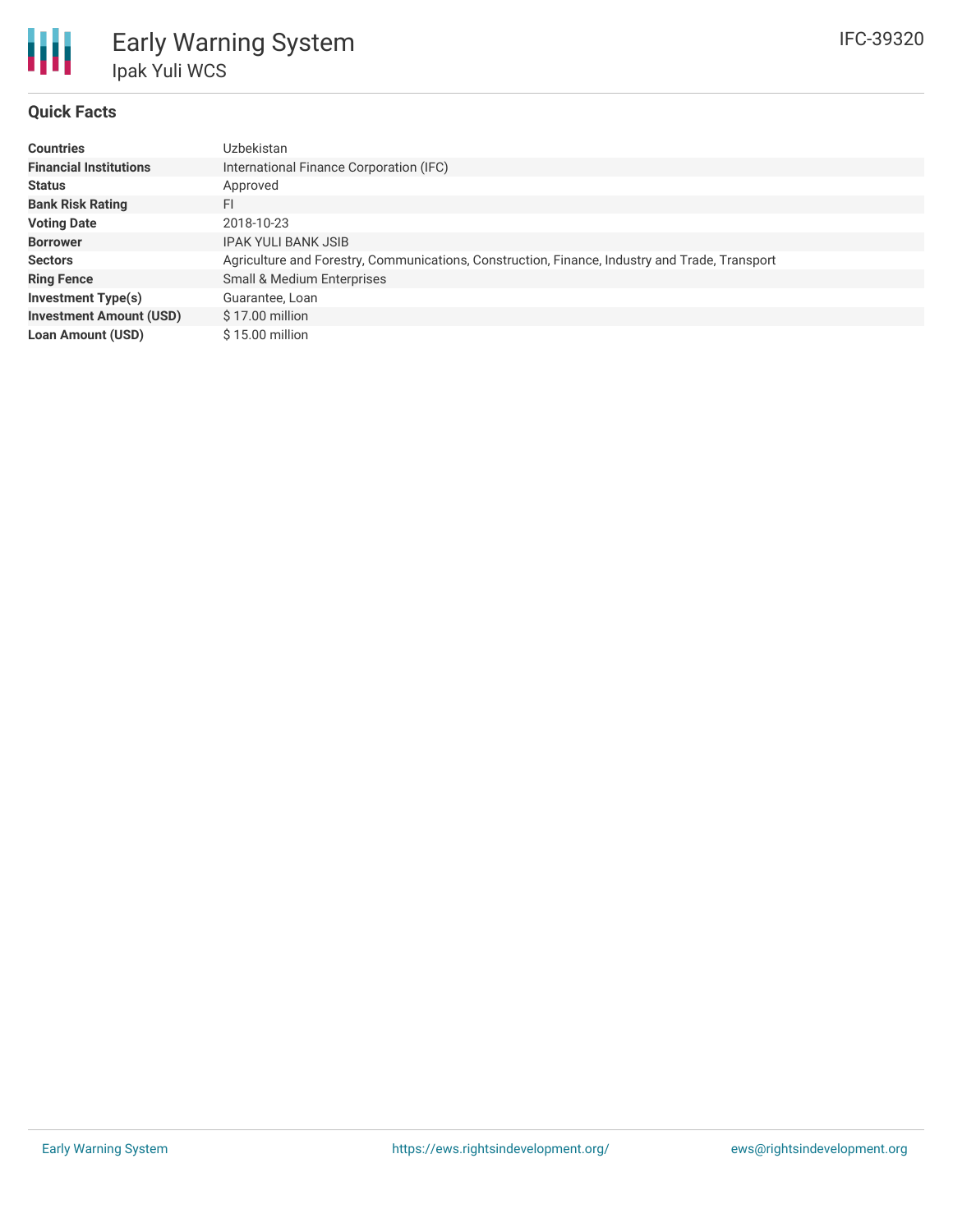

# **Project Description**

This project provides financing to Ipak Yuli Bank JSCIB to provide access to working capital for micro, small and medium-sized enterprises through lending.

According to Bank documents, Ipak Yuli Bank's portfolio consists of clients in manufacturing, trade, agriculture, services, construction, transportation and communication sectors. IFC states that investments under this project will likely have low to medium environmental and social risks.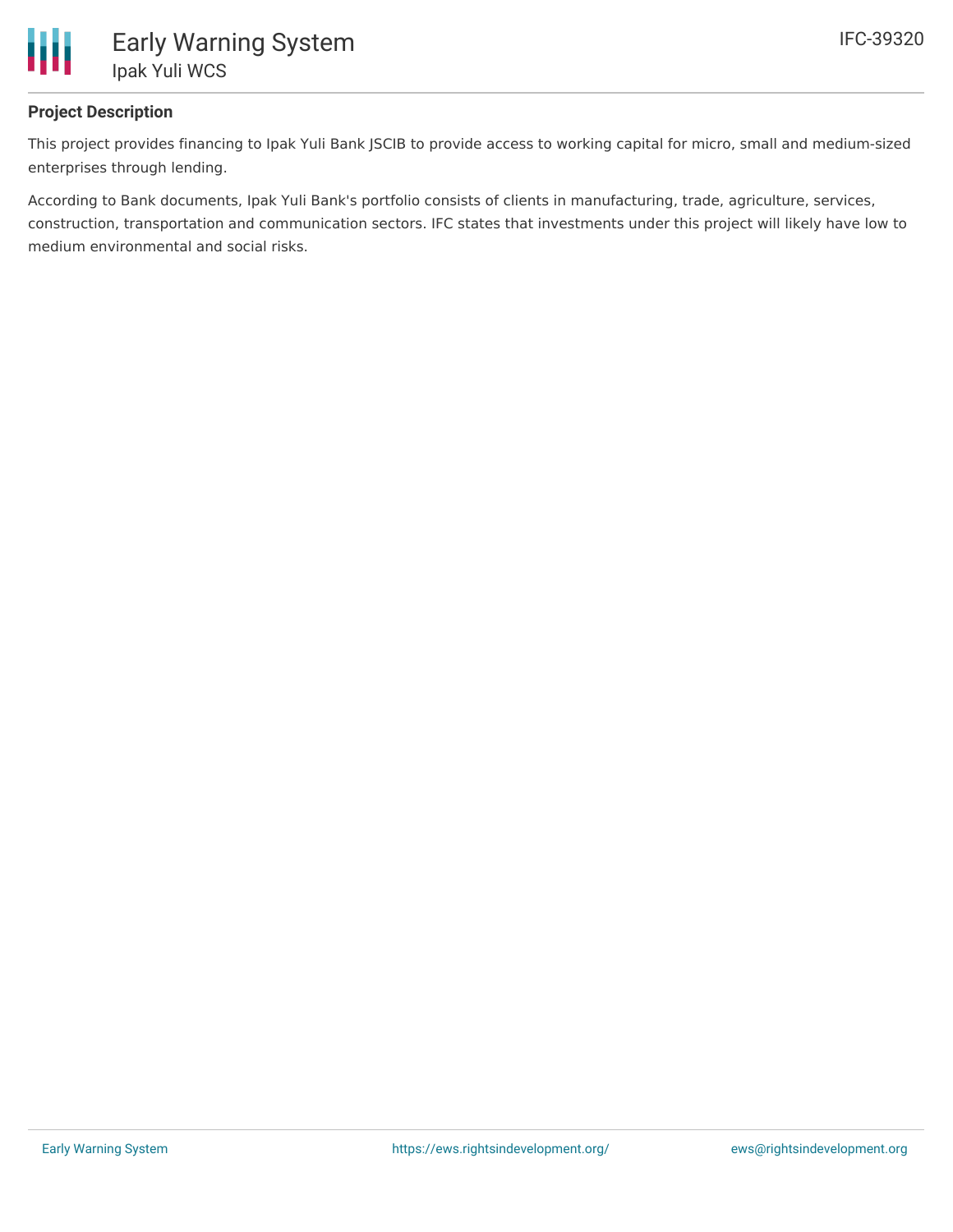### **Investment Description**

• International Finance Corporation (IFC)

The IFC is proposing to provide a loan of US\$15 million, and a guarantee of up to US\$2 million through its Global Trade Finance Program (GTFP).

#### **Financial Intermediary**

Financial Intermediary: A commercial bank or financial institution that receives funds from a development bank. A financial intermediary then lends these funds to their clients (private actors) in the form of loans, bonds, guarantees and equity shares. Financial intermediaries include insurance, pension and equity funds. The direct financial relationship is between the development bank and the financial intermediary.

- Ipak Yuli Bank [JSCIB](file:///actor/1157/) (Financial Intermediary)
- IPAK YULI [BANK](file:///actor/4053/) JSIB (Financial Intermediary) **is owned by** Ipak Yuli [Bank](file:///actor/4056/) (Parent Company)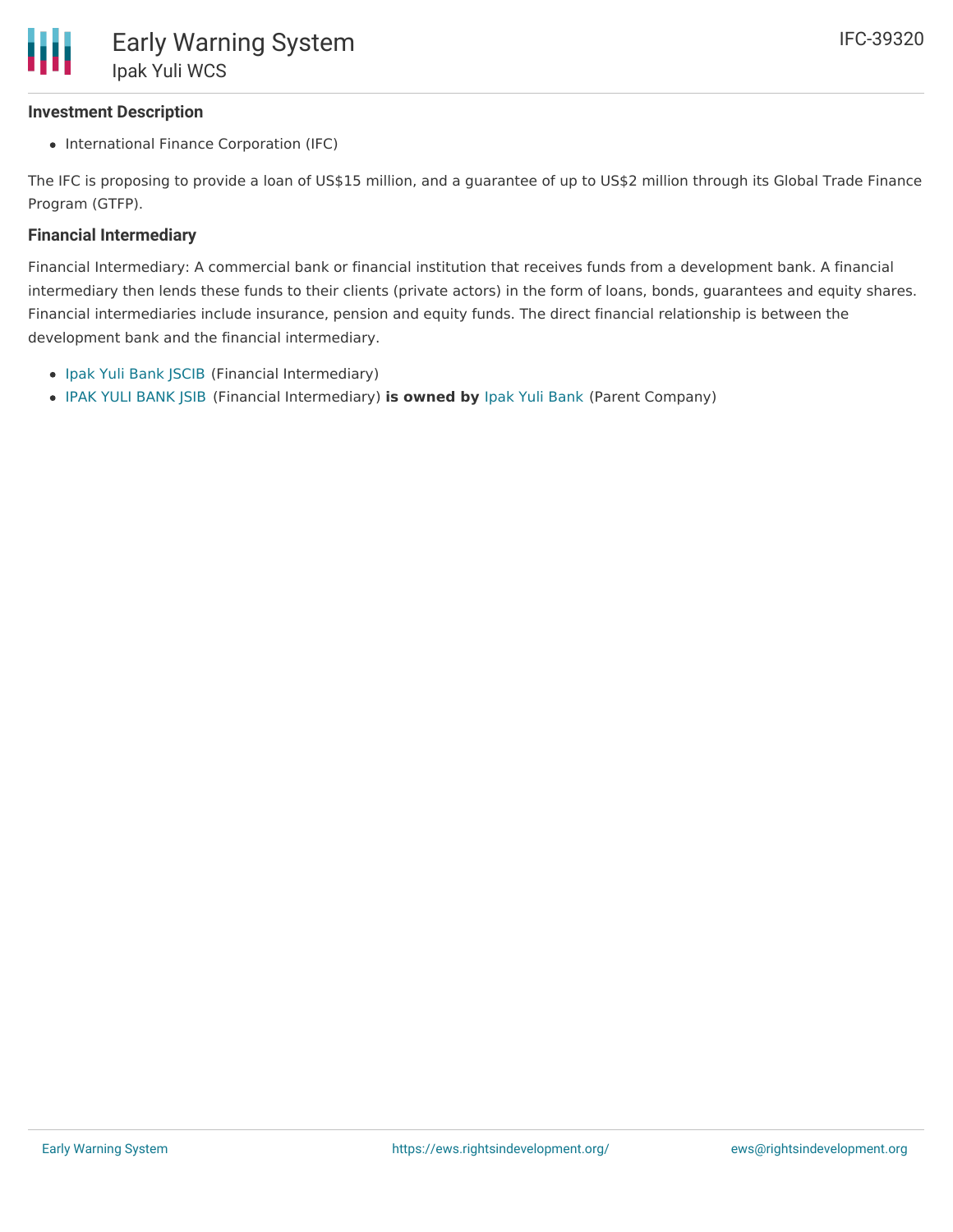### **Private Actor Relationship**

There is often limited information publicly available about what development banks are funding through financial intermediaries. In 2021, the Early Warning System partnered with Oxfam International to incorporate information on high-risk projects being funded by financial intermediaries receiving funding from the International Finance Corporation (IFC) and the Dutch Development Bank (FMO).

The information listed below describes the relationship between the different private actors linked to high-risk sectors and subprojects of IFC and FMO's financial intermediary investments and/or the financial intermediary's parent companies made from 2017 through 2020, including any associated ring fences.

The database, however, does not explicitly or implicitly imply that IFC or FMO have material exposure to or are contractually or legally accountable to the sub-projects financed by their financial intermediaries or the financial intermediary's parent companies. It only shows a seemingly financial relationship among the different private actors, the financial intermediaries, and IFC or FMO.